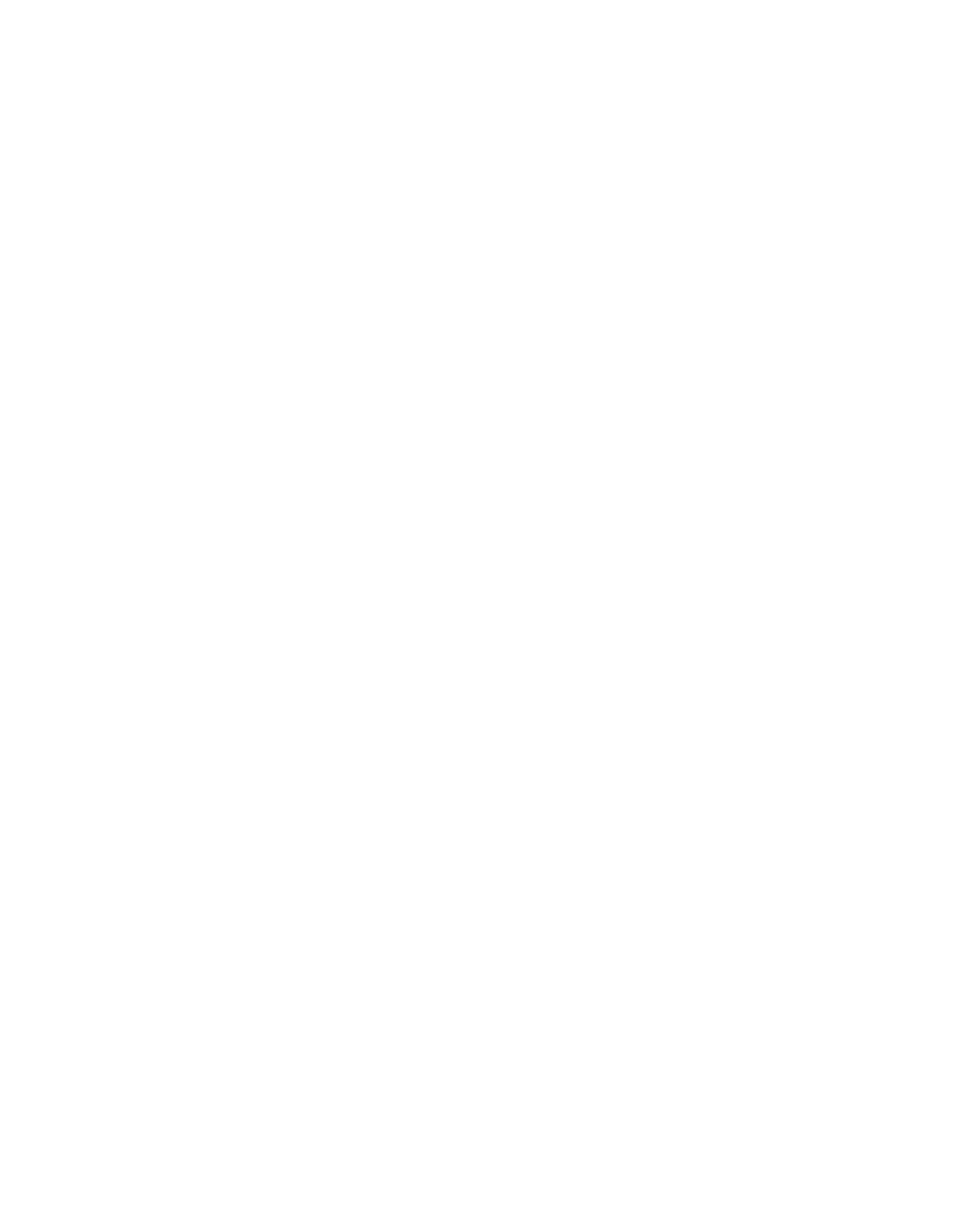# **Federal Crop Insurance Summary of Business for Organic Production 2021 Crop Year Experience**

|                |                      |         | <b>Organic Experience</b> |             |              | $\cdot$ , $\sim$ |                      |             | <b>Conventional Experience where Organic Insured</b> |               |               |               |
|----------------|----------------------|---------|---------------------------|-------------|--------------|------------------|----------------------|-------------|------------------------------------------------------|---------------|---------------|---------------|
| Plan Type      | Percent<br>Liability | Acreage | Liability                 | Premium     | Indemnity    | Loss<br>Ratio    | Percent<br>Liability | Acreage     | Liability                                            | Premium       | Indemnity     | Loss<br>Ratio |
| Revenue        | 62.56%               | 144,325 | 662,571,400               | 84,188,823  | 150,050,512  | 1.78             | 91.59%               | 109,284,698 | 56,828,509,238                                       | 5,299,664,906 | 2,508,778,649 | 0.47          |
| Yield          | 35.94%               | 657,460 | 1,209,529,765             | 74,783,013  | 122,198,392  | 1.63             | 7.28%                | 8,687,740   | 11,004,323,276                                       | 551,821,026   | 552,265,066   | 1.00          |
| Dollar         | 0.45%                | 8,322   | 29,552,769                | 794,609     | 1,053,794    | 1.33             | 0.11%                | 136,399     | 1,285,792,137                                        | 28,512,679    | 133,899,138   | 4.70          |
| Rainfall Index | 0.89%                | 16,249  | 6,068,095                 | 886,536     | 745,629      | 0.84             | 0.96%                | 1,147,058   | 61,640,984                                           | 10,206,474    | 13,061,508    | 1.28          |
| Area Revenue   | 0.04%                | 649     | 563,475                   | 34,983      | $\mathbf{0}$ | 0.00             | 0.02%                | 25,510      | 23,635,442                                           | 1,830,322     | $\bf{0}$      | 0.00          |
| Area Yield     | 0.09%                | 1,628   | 2,483,250                 | 73,154      | $\mathbf{0}$ | 0.00             | 0.03%                | 35,380      | 28,195,222                                           | 549,867       | 41,725        | 0.08          |
| PRH            | 0.03%                | 472     | 2,986,381                 | 135,662     | $\mathbf{0}$ | 0.00             | 0.01%                | 7,638       | 49,768,961                                           | 2,421,771     | 469,028       | 0.19          |
| Total          | 100.00%              |         | 1,829,105 1,913,755,135   | 160,896,780 | 274,048,327  | 1.70             | 100.00%              | 119,324,422 | 69,281,865,260                                       | 5,895,007,045 | 3,208,515,114 | 0.54          |

## **2021 Experience by Type of Insurance Plan**

**2021 Experience for Top 10 Organic Commodities (based on Organic Liability)** 

|                    |                      |         | <b>Organic Experience</b> |            |            |               |                      |              | <b>Conventional Experience where Organic Insured</b> |               |               |               |
|--------------------|----------------------|---------|---------------------------|------------|------------|---------------|----------------------|--------------|------------------------------------------------------|---------------|---------------|---------------|
| <b>Crop Name</b>   | Percent<br>Liability | Acreage | Liability                 | Premium    | Indemnity  | Loss<br>Ratio | Percent<br>Liability | Acreage      | Liability                                            | Premium       | Indemnity     | Loss<br>Ratio |
| Corn               | 18.77%               | 416,713 | 359,279,010               | 31,598,599 | 45,249,992 | 1.43          | 46.92%               | 49,759,878   | 32,506,326,812                                       | 2,792,284,187 | 895,117,218   | 0.32          |
| Apples             | 17.82%               | 27,191  | 341,023,371               | 11,592,557 | 8,682,830  | 0.75          | 1.49%                | 150,859      | 1,030,319,155                                        | 55,756,409    | 29,905,586    | 0.54          |
| Soybeans           | 8.28%                | 273,306 | 158,404,681               | 14,700,386 | 20,371,663 | 1.39          | 29.27%               | 42,016,110   | 20,279,107,459                                       | .,617,929,454 | 550, 327, 933 | 0.34          |
| Wheat              | 6.29%                | 490,933 | 120,455,641               | 22,004,213 | 51,579,956 | 2.34          | 4.14%                | 15, 131, 828 | 2,870,238,463                                        | 424,519,738   | 694,335,025   | 1.64          |
| <b>Blueberries</b> | 6.03%                | 9,907   | 115,329,417               | 7,126,933  | 17,364,212 | 2.44          | 0.24%                | 42,983       | 163,504,324                                          | 18,367,859    | 18,223,329    | 0.99          |
| Potatoes           | 4.31%                | 22,349  | 82,477,845                | 9,079,787  | 15,505,949 | 1.71          | 0.64%                | 234,028      | 445,894,634                                          | 35,181,596    | 30,421,067    | 0.86          |
| Grapes             | 3.38%                | 15,335  | 64,703,661                | 2,572,462  | 6,266,065  | 2.44          | 2.58%                | 429,064      | 1,787,381,840                                        | 59,896,033    | 79,941,732    | 1.33          |
| Citrus Fruit/Tree  | 2.61%                | 8,798   | 49,957,594                | 2,829,544  | 3,220,384  | 1.14          | 2.80%                | 236,258      | 1,939,654,010                                        | 73,051,085    | 141,871,802   | 1.94          |
| Tomatoes           | 2.53%                | 13,576  | 48,498,288                | 1,400,608  | 3,717,814  | 2.65          | 0.68%                | 171,633      | 474,167,505                                          | 10,937,263    | 19,792,800    | 1.81          |
| Peanuts            | 2.53%                | 43,016  | 48,368,558                | 6,202,492  | 17,730,921 | 2.86          | 0.24%                | 232,709      | 168,386,703                                          | 18,030,422    | 20,472,646    | 1.14          |

**2021 Experience for Top 10 Organic States (based on Organic Liability)** 

|                   |                      |         | <b>Organic Experience</b> |            |            |               |                      |            | <b>Conventional Experience where Organic Insured</b> |             |               |               |
|-------------------|----------------------|---------|---------------------------|------------|------------|---------------|----------------------|------------|------------------------------------------------------|-------------|---------------|---------------|
| <b>State Name</b> | Percent<br>Liability | Acreage | Liability                 | Premium    | Indemnity  | Loss<br>Ratio | Percent<br>Liability | Acreage    | Liability                                            | Premium     | Indemnity     | Loss<br>Ratio |
| Washington        | 24.21%               | 59,898  | 463,325,564               | 17,363,118 | 17,161,621 | 0.99          | 2.60%                | 978,708    | 1,801,394,078                                        | 77,759,500  | 137,080,492   | 1.76          |
| California        | 23.25%               | 129,413 | 444,877,439               | 23,232,584 | 48,219,162 | 2.08          | 10.15%               | 2,652,502  | 7,034,059,249                                        | 300,563,382 | 290,469,070   | 0.97          |
| Texas             | 6.68%                | 197,175 | 127,746,696               | 23,162,749 | 40,470,839 | 1.75          | 2.87%                | 5,371,136  | 1,990,295,224                                        | 452,162,650 | 437, 342, 353 | 0.97          |
| Nebraska          | 5.05%                | 142,146 | 96,643,098                | 8,713,850  | 10,294,586 | 1.18          | 8.97%                | 10,643,847 | 6,215,764,936                                        | 483,051,024 | 91,343,349    | 0.19          |
| Iowa              | 4.49%                | 100,401 | 85,920,764                | 4,797,519  | 4,184,339  | 0.87          | 15.37%               | 16,098,291 | 10,646,819,139                                       | 718,489,127 | 77,054,606    | 0.11          |
| Minnesota         | 4.23%                | 117,083 | 80,891,803                | 7,425,196  | 13,257,246 | 1.79          | 11.70%               | 14,220,045 | 8,108,668,137                                        | 645,579,624 | 412, 167, 493 | 0.64          |
| Oregon            | 3.39%                | 47,483  | 64,932,096                | 5,523,956  | 11,566,000 | 2.09          | 0.41%                | 498,761    | 285, 127, 474                                        | 16,711,680  | 46,470,121    | 2.78          |
| Illinois          | 3.35%                | 80,455  | 64,126,813                | 3,780,378  | 3,506,190  | 0.93          | 12.55%               | 13,107,475 | 8,693,872,395                                        | 558,415,276 | 57,107,832    | 0.10          |
| Michigan          | 3.19%                | 86,413  | 61,133,144                | 5,384,718  | 5,366,308  | 1.00          | 2.29%                | 3,084,643  | 1,589,401,371                                        | 137,166,966 | 28,441,416    | 0.21          |
| Colorado          | 2.39%                | 76,544  | 45,725,176                | 7,314,714  | 10,348,493 | 1.41          | 1.07%                | 3,032,362  | 739,063,544                                          | 118,346,393 | 94,689,933    | 0.80          |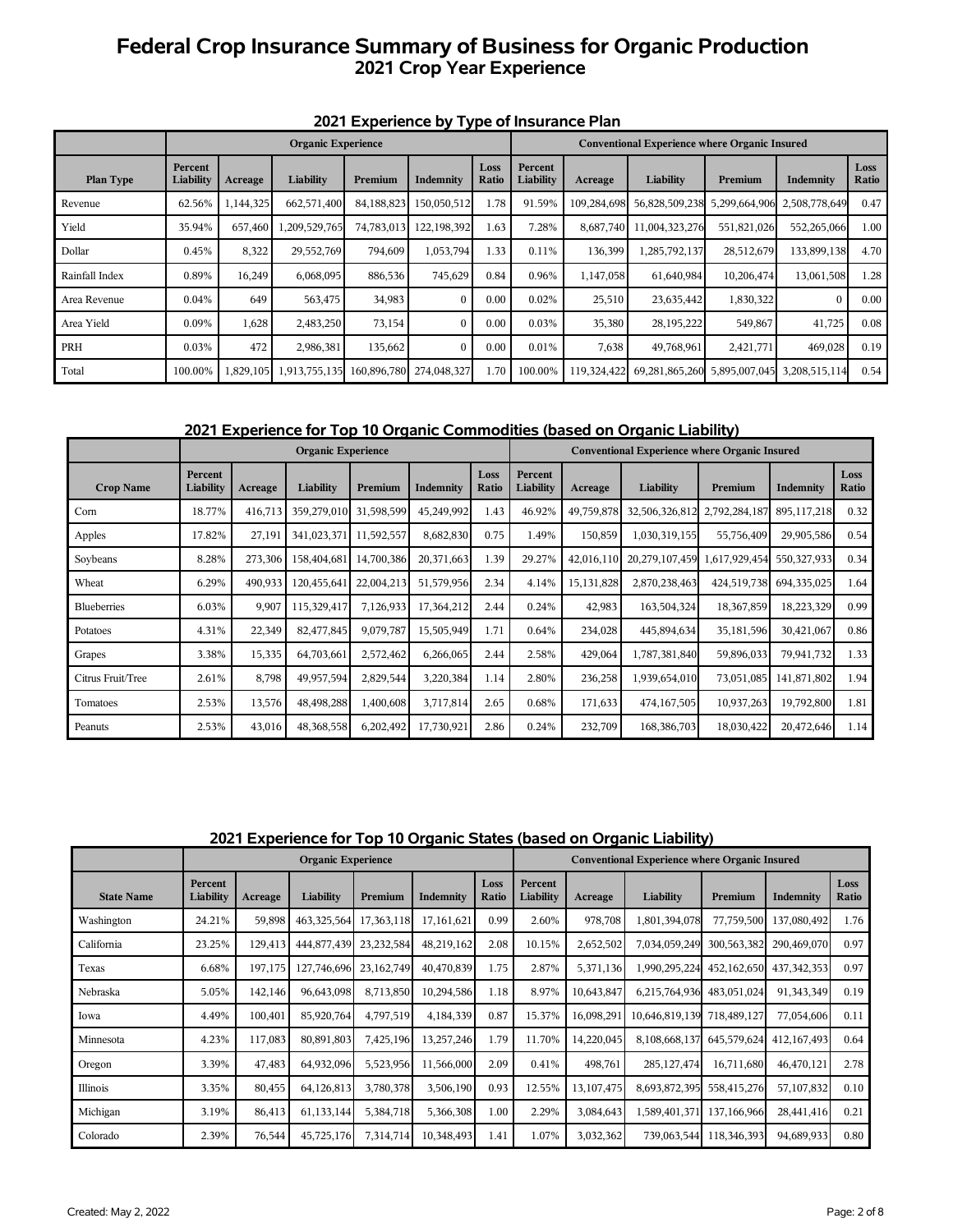# **Federal Crop Insurance Summary of Business for Organic Production Experience by Year**

| Year  | <b>Policies</b> | Acreage    | <u>Urganic Experience by Year</u><br>Liability | Premium     | Indemnity     | Loss<br>Ratio |
|-------|-----------------|------------|------------------------------------------------|-------------|---------------|---------------|
| 2012  | 5,152           | 675,092    | 382,779,339                                    | 39,010,436  | 55,769,090    | 1.43          |
| 2013  | 5,716           | 702,566    | 447,077,304                                    | 44,763,979  | 75,502,051    | 1.69          |
| 2014  | 6,073           | 778,333    | 554,872,270                                    | 49,174,154  | 73,681,614    | 1.50          |
| 2015  | 6,827           | 875,480    | 649,257,489                                    | 55,660,617  | 66,694,507    | 1.20          |
| 2016  | 7,936           | 1,065,762  | 845,606,421                                    | 74,223,177  | 87,410,424    | 1.18          |
| 2017  | 8,442           | 1,208,576  | 993,481,229                                    | 89,490,112  | 147,636,390   | 1.65          |
| 2018  | 9,167           | 1,346,379  | 1,205,840,889                                  | 99,320,455  | 143,380,600   | 1.44          |
| 2019  | 9,819           | 1,518,087  | 1,372,094,660                                  | 114,743,373 | 195,717,707   | 1.71          |
| 2020  | 10,761          | 1,724,487  | 1,605,033,163                                  | 130,805,627 | 232,599,691   | 1.78          |
| 2021  | 11,078          | 1,829,105  | 1,913,755,135                                  | 160,896,780 | 274,048,327   | 1.70          |
| Total | 80,971          | 11,723,867 | 9,969,797,899                                  | 858,088,710 | 1,352,440,401 | 1.58          |

|       |                 |         | <u>Halisiuonal Organic Experience by Teal</u> |            |            |               |
|-------|-----------------|---------|-----------------------------------------------|------------|------------|---------------|
| Year  | <b>Policies</b> | Acreage | Liability                                     | Premium    | Indemnity  | Loss<br>Ratio |
| 2012  | 388             | 30,975  | 14,173,266                                    | 1,530,224  | 2,003,543  | 1.31          |
| 2013  | 435             | 34,542  | 17,230,847                                    | 1,736,088  | 3,114,067  | 1.79          |
| 2014  | 495             | 47,295  | 27,074,244                                    | 2,364,810  | 3,340,905  | 1.41          |
| 2015  | 632             | 57,658  | 29,712,069                                    | 2,257,851  | 2,255,749  | 1.00          |
| 2016  | 1,002           | 115,066 | 47,348,629                                    | 4,352,648  | 7,363,417  | 1.69          |
| 2017  | 1,043           | 104,802 | 53,274,011                                    | 4,020,226  | 5,839,142  | 1.45          |
| 2018  | 1,093           | 108,504 | 65,537,034                                    | 4,778,064  | 8,286,564  | 1.73          |
| 2019  | 1,112           | 123,643 | 71,875,975                                    | 5,788,351  | 10,562,800 | 1.82          |
| 2020  | 1,208           | 145,324 | 84,970,889                                    | 7,101,716  | 10,823,100 | 1.52          |
| 2021  | 1,075           | 119,220 | 78,414,841                                    | 6,205,507  | 7,808,479  | 1.26          |
| Total | 8,483           | 887,030 | 489,611,805                                   | 40,135,485 | 61,397,766 | 1.53          |

| Year  | <b>Policies</b> | Acreage    | Liability     | Premium     | Indemnity     | Loss<br>Ratio |
|-------|-----------------|------------|---------------|-------------|---------------|---------------|
| 2012  | 4,908           | 644,117    | 368,606,073   | 37,480,212  | 53,765,547    | 1.43          |
| 2013  | 5,449           | 668,023    | 429,846,457   | 43,027,891  | 72,387,984    | 1.68          |
| 2014  | 5,778           | 731,038    | 527,798,026   | 46,809,344  | 70,340,709    | 1.50          |
| 2015  | 6,448           | 817,822    | 619,545,420   | 53,402,766  | 64,438,758    | 1.21          |
| 2016  | 7,309           | 950,695    | 798,257,792   | 69,870,529  | 80,047,007    | 1.15          |
| 2017  | 7,817           | 1,103,774  | 940, 207, 218 | 85,469,886  | 141,797,248   | 1.66          |
| 2018  | 8,543           | 1,237,875  | 1,140,303,855 | 94,542,391  | 135,094,036   | 1.43          |
| 2019  | 9,219           | 1,394,444  | 1,300,218,685 | 108,955,022 | 185,154,907   | 1.70          |
| 2020  | 10,101          | 1,579,163  | 1,520,062,274 | 123,703,911 | 221,776,591   | 1.79          |
| 2021  | 10,510          | 1,709,885  | 1,835,340,294 | 154,691,273 | 266,239,848   | 1.72          |
| Total | 76,082          | 10,836,837 | 9,480,186,094 | 817,953,225 | 1,291,042,635 | 1.58          |

### **Organic Experience by Year Conventional Experience by Year where Organic Insured Conventional Experience by Year where Organic Insured**

| Year  | Acreage     | Liability         | Premium        | Indemnity      | Loss<br><b>Ratio</b> |
|-------|-------------|-------------------|----------------|----------------|----------------------|
| 2012  | 75,313,901  | 42,111,540,759    | 3,615,051,191  | 5,351,708,394  | 1.48                 |
| 2013  | 82,134,360  | 48,921,038,294    | 4,019,998,287  | 5,008,806,379  | 1.25                 |
| 2014  | 87,337,139  | 47,083,580,049    | 3,642,576,084  | 4,106,393,099  | 1.13                 |
| 2015  | 90,815,607  | 45, 344, 777, 783 | 3,670,439,714  | 1,833,082,298  | 0.50                 |
| 2016  | 97,109,369  | 46,540,173,375    | 3,617,130,521  | 1,103,110,318  | 0.30                 |
| 2017  | 99,608,023  | 49,586,529,092    | 4,050,600,174  | 1,901,113,296  | 0.47                 |
| 2018  | 107,294,823 | 53,003,140,914    | 4,036,618,990  | 2,511,411,803  | 0.62                 |
| 2019  | 108,244,837 | 53,339,855,096    | 4,135,893,996  | 4,431,863,504  | 1.07                 |
| 2020  | 113,386,739 | 56,230,308,926    | 4,168,943,300  | 3,409,275,858  | 0.82                 |
| 2021  | 119,324,422 | 69,281,865,260    | 5,895,007,045  | 3,208,515,114  | 0.54                 |
| Total | 980,569,221 | 511,442,809,548   | 40,852,259,302 | 32,865,280,063 | 0.80                 |

### **Transitional Organic Experience by Year Conventional Experience by Year where Transitional Organic Insured**

| Year  | Acreage     | Liability       | Premium        | Indemnity     | Loss<br>Ratio |
|-------|-------------|-----------------|----------------|---------------|---------------|
| 2012  | 13,249,201  | 7,373,594,303   | 623,040,362    | 844,157,858   | 1.35          |
| 2013  | 14,770,402  | 9,282,920,507   | 769,787,146    | 1,075,985,881 | 1.40          |
| 2014  | 18,903,106  | 11,195,180,989  | 864,893,695    | 1,002,351,166 | 1.16          |
| 2015  | 21,263,046  | 12,935,480,773  | 906,819,811    | 536,917,460   | 0.59          |
| 2016  | 31,116,632  | 15,440,562,781  | 1,120,823,590  | 327,870,503   | 0.29          |
| 2017  | 31,214,187  | 17,156,490,010  | 1,255,602,642  | 554,683,833   | 0.44          |
| 2018  | 32,799,034  | 18,122,119,849  | 1,280,205,272  | 861,668,034   | 0.67          |
| 2019  | 35,011,306  | 19,353,099,724  | 1,356,641,036  | 1,345,231,504 | 0.99          |
| 2020  | 37,516,518  | 21,544,294,731  | 1,384,834,601  | 1,188,736,538 | 0.86          |
| 2021  | 34,051,838  | 22,889,768,314  | 1,739,887,086  | 795,914,381   | 0.46          |
| Total | 269,895,270 | 155,293,511,981 | 11,302,535,241 | 8,533,517,158 | 0.76          |

Conventional Experience by Year Conventional Experience by Year where Certified Organic Insured

| Year  | Acreage     | Liability       | Premium        | Indemnity      | Loss<br><b>Ratio</b> |
|-------|-------------|-----------------|----------------|----------------|----------------------|
| 2012  | 72,460,537  | 40,985,068,839  | 3,498,303,540  | 5,184,445,240  | 1.48                 |
| 2013  | 79,655,865  | 47,532,114,597  | 3,907,822,755  | 4,890,378,718  | 1.25                 |
| 2014  | 83,624,685  | 45,514,516,714  | 3,505,708,445  | 3,998,380,081  | 1.14                 |
| 2015  | 86,942,353  | 43,788,517,767  | 3,533,801,842  | 1,718,228,555  | 0.49                 |
| 2016  | 90,901,321  | 44,023,035,902  | 3,413,513,017  | 1,056,025,381  | 0.31                 |
| 2017  | 94,993,336  | 47,500,692,538  | 3,879,169,289  | 1,843,813,787  | 0.48                 |
| 2018  | 102,273,852 | 50,793,609,731  | 3,872,164,097  | 2,436,359,634  | 0.63                 |
| 2019  | 104,390,278 | 51,783,310,231  | 4,008,376,079  | 4,314,912,251  | 1.08                 |
| 2020  | 109,890,530 | 54,769,262,528  | 4,056,506,842  | 3,342,313,041  | 0.82                 |
| 2021  | 116,299,635 | 67,815,695,494  | 5,763,671,073  | 3,140,488,480  | 0.54                 |
| Total | 941,432,392 | 494,505,824,341 | 39,439,036,979 | 31,925,345,168 | 0.81                 |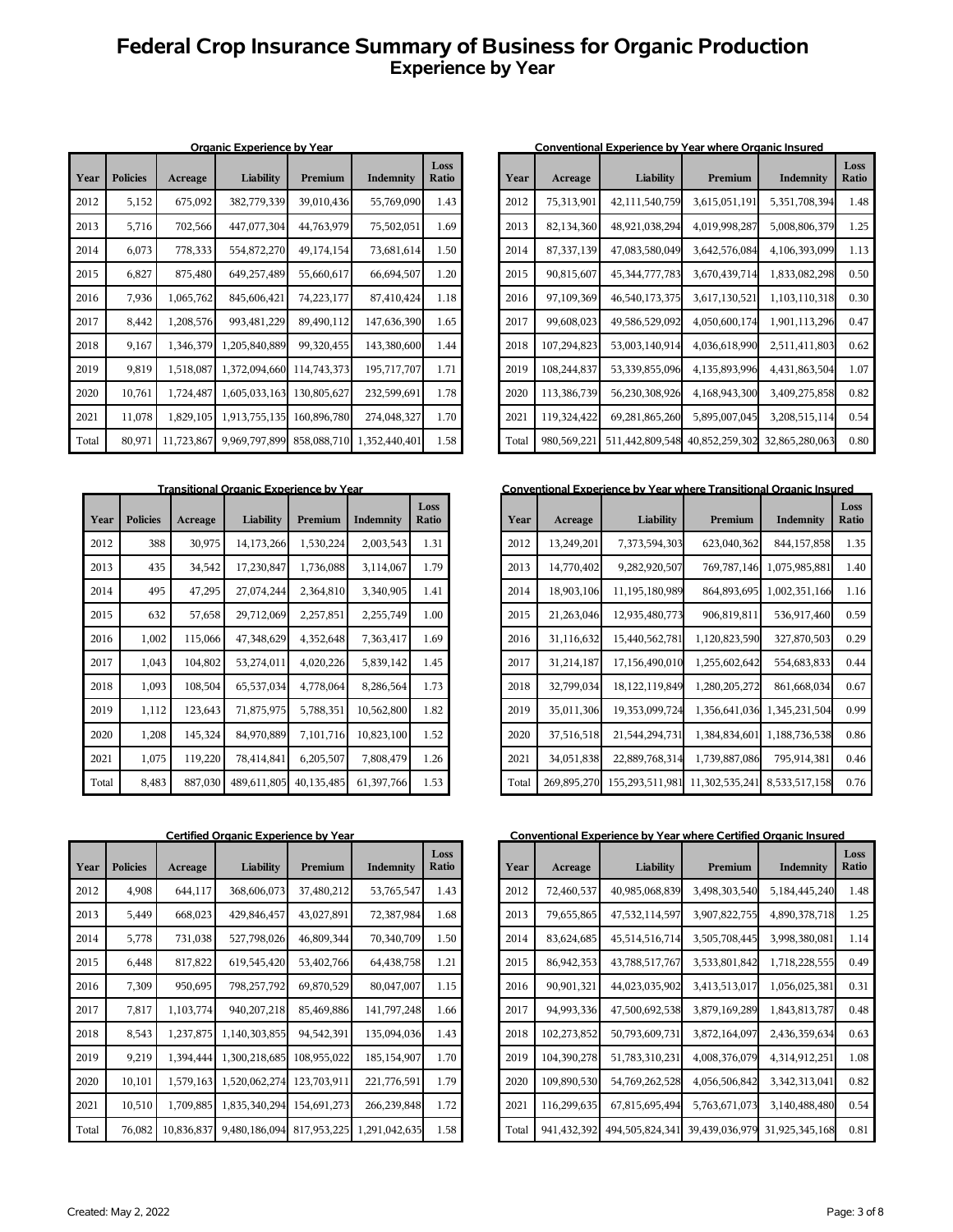# **Federal Crop Insurance Summary of Business for Organic Production Experience by State**

|                   |           |               | Organic Experience 2012 - 2021 |             |                      |             | <b>Conventional Experience 2012 - 2021</b> |                             |               |               |
|-------------------|-----------|---------------|--------------------------------|-------------|----------------------|-------------|--------------------------------------------|-----------------------------|---------------|---------------|
| <b>State Name</b> | Acreage   | Liability     | Premium                        | Indemnity   | Loss<br><b>Ratio</b> | Acreage     | Liability                                  | Premium                     | Indemnity     | Loss<br>Ratio |
| Alabama           | 536       | 413,044       | 53,092                         | 191,320     | 3.60                 | 30,098      | 7,763,856                                  | 739,042                     | 512,373       | 0.69          |
| Arizona           | 44,161    | 56,364,012    | 5,706,360                      | 5,848,437   | 1.02                 | 212,282     | 239,904,918                                | 9,043,307                   | 12,526,185    | 1.39          |
| Arkansas          | 35,071    | 14,611,425    | 3,204,588                      | 6,746,119   | 2.11                 | 4,550,986   | 1,237,452,582                              | 96,402,270                  | 103,315,094   | 1.07          |
| California        | 947,495   | 2,384,574,571 | 127, 164, 779                  | 178,233,310 | 1.40                 | 24,840,879  | 59,955,819,108                             | 2,626,314,910               | 2,129,844,972 | 0.81          |
| Colorado          | 443,375   | 264,393,375   | 40,380,597                     | 45,814,737  | 1.13                 | 17,291,922  | 5,158,688,064                              | 686,510,908                 | 545,525,989   | 0.79          |
| Connecticut       | 77        | 156,442       | 19,856                         | 101,685     | 5.12                 | 1,841       | 2,537,202                                  | 421,889                     | 801,944       | 1.90          |
| Delaware          | 2,117     | 1,114,464     | 97,514                         | 214,359     | 2.20                 | 717,011     | 280,789,618                                | 25,208,266                  | 7,300,211     | 0.29          |
| Florida           | 8,903     | 56,822,704    | 2,631,584                      | 5,297,044   | 2.01                 | 1,008,965   | 5,092,947,471                              | 129,247,987                 | 94,125,496    | 0.73          |
| Georgia           | 23,627    | 47,373,350    | 9,070,577                      | 11,936,964  | 1.32                 | 567,955     | 808,802,681                                | 146,507,740                 | 132,521,123   | 0.90          |
| Hawaii            | 3,020     | 24,052,566    | 294,166                        | 898,377     | 3.05                 | 76,002      | 517,975,534                                | 4,693,817                   | 6,772,387     | 1.44          |
| Idaho             | 210,549   | 83,981,115    | 8,384,221                      | 15,412,508  | 1.84                 | 5,768,334   | 2,211,279,054                              | 156,852,594                 | 131,195,030   | 0.84          |
| Illinois          | 342,058   | 240,672,036   | 13,796,846                     | 25,290,640  | 1.83                 | 102,033,997 | 59,055,100,471                             | 3,292,755,388               | 2,248,222,288 | 0.68          |
| Indiana           | 137,873   | 84, 388, 743  | 8,327,124                      | 18,400,952  | 2.21                 | 26,955,703  | 13,971,121,704                             | 971,156,880                 | 513,116,772   | 0.53          |
| Iowa              | 608,964   | 454,907,120   | 25,090,376                     | 48,932,287  | 1.95                 | 154,444,068 | 91,069,823,428                             | 5,181,080,164               | 4,955,255,530 | 0.96          |
| Kansas            | 337,269   | 103,924,263   | 17,609,387                     | 18,424,676  | 1.05                 | 42,648,082  | 11, 170, 751, 172 1, 653, 966, 720         |                             | 1,122,258,625 | 0.68          |
| Kentucky          | 24,005    | 31,597,302    | 4,967,694                      | 18,755,470  | 3.78                 | 3,918,233   | 1,891,339,545                              | 186,732,061                 | 124,697,757   | 0.67          |
| Louisiana         | 30,705    | 14,690,715    | 2,478,720                      | 5,132,992   | 2.07                 | 1,441,277   | 524,009,547                                | 33,311,155                  | 24,928,596    | 0.75          |
| Maine             | 8,364     | 4,150,801     | 655,925                        | 848,682     | 1.29                 | 800,516     | 657,196,764                                | 86,211,654                  | 52,246,369    | 0.61          |
| Maryland          | 38,803    | 24,182,637    | 2,517,867                      | 3,108,128   | 1.23                 | 2,913,447   | 1,120,979,176                              | 105,184,588                 | 32,428,143    | 0.31          |
| Massachusetts     | 2,987     | 5,260,302     | 402,567                        | 1,716,505   | 4.26                 | 103,375     | 247,722,455                                | 6,130,845                   | 4,813,189     | 0.79          |
| Michigan          | 520,596   | 317,600,599   | 30,808,804                     | 35,739,392  | 1.16                 | 24,191,508  | 10,709,466,837                             | 905,104,284                 | 575,152,433   | 0.64          |
| Minnesota         | 739,372   | 444,683,492   | 39,612,400                     | 75,100,826  | 1.90                 | 126,813,189 | 64,818,907,482                             | 4,707,084,277               | 3,757,512,583 | 0.80          |
| Mississippi       | 10,314    | 4,415,738     | 896,593                        | 1,743,700   | 1.94                 | 1,343,049   | 500,765,999                                | 44,813,553                  | 43,773,997    | 0.98          |
| Missouri          | 130,209   | 52,918,013    | 9,148,273                      | 16,110,921  | 1.76                 | 30,378,617  | 11,218,522,507 1,346,580,578               |                             | 1,033,960,164 | 0.77          |
| Montana           | 1,248,892 | 203,779,753   | 40,953,866                     | 67,146,277  | 1.64                 | 45,287,699  |                                            | 6,700,346,167 1,028,607,554 | 885,007,534   | 0.86          |
| Nebraska          | 776,041   | 420, 447, 657 | 38,449,234                     | 58,446,430  | 1.52                 | 81,445,614  | 40,894,197,954                             | 2,990,185,287               | 1,785,405,103 | 0.60          |
| Nevada            | 19,769    | 72,422,151    | 1,857,867                      | 426         | 0.00                 | 41,703      | 94,856,840                                 | 3,078,905                   | 170,240       | 0.06          |
| New Jersey        | 2,674     | 3,263,234     | 221,292                        | 169,397     | 0.77                 | 156,173     | 166, 134, 125                              | 10,327,434                  | 3,818,193     | 0.37          |
| New Mexico        | 152,920   | 81,782,117    | 13,351,688                     | 36,608,400  | 2.74                 | 1,574,720   | 587,652,278                                | 59,739,790                  | 91,408,967    | 1.53          |
| New York          | 201,633   | 101,218,465   | 12,117,014                     | 16,469,262  | 1.36                 | 4,531,632   | 2,282,990,782                              | 184,617,829                 | 184,574,993   | 1.00          |
| North Carolina    | 154,235   | 258,674,329   | 27,649,285                     | 51,223,946  | 1.85                 | 5,395,148   | 4,003,539,345                              | 403,638,326                 | 577,626,528   | 1.43          |
| North Dakota      | 653,368   | 153,782,398   | 35,797,209                     | 55,819,926  | 1.56                 | 64,542,112  | 19,047,232,892                             | 2,867,194,617               | 2,144,021,398 | 0.75          |
| Ohio              | 167,730   | 98,979,116    | 7,941,968                      | 14,517,795  | 1.83                 | 40,080,770  | 19,382,225,161                             | 1,476,453,318               | 901,454,250   | 0.61          |
| Oklahoma          | 23,551    | 4,228,846     | 1,018,455                      | 661,752     | 0.65                 | 3,786,540   | 659,960,737                                | 131,119,430                 | 74,823,884    | 0.57          |
| Oregon            | 279,331   | 278,438,303   | 22,163,997                     | 47,763,887  | 2.16                 | 3,469,689   | 1,783,169,602                              | 121,284,530                 | 131,189,782   | 1.08          |

**(continued)**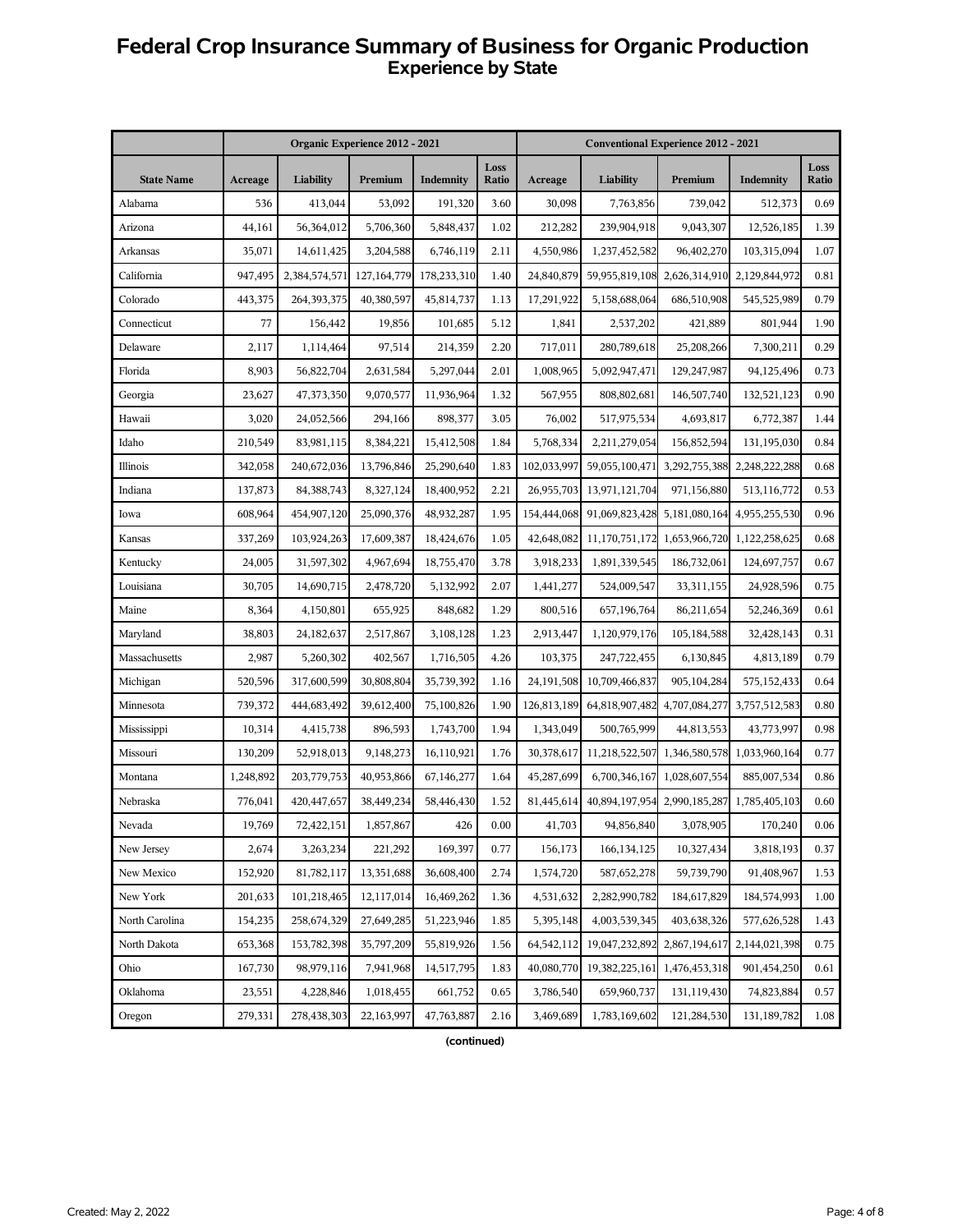# **Federal Crop Insurance Summary of Business for Organic Production Experience by State**

|                   |            |               | Organic Experience 2012 - 2021 |               |               |             |                 | <b>Conventional Experience 2012 - 2021</b> |                |               |
|-------------------|------------|---------------|--------------------------------|---------------|---------------|-------------|-----------------|--------------------------------------------|----------------|---------------|
| <b>State Name</b> | Acreage    | Liability     | Premium                        | Indemnity     | Loss<br>Ratio | Acreage     | Liability       | Premium                                    | Indemnity      | Loss<br>Ratio |
| Pennsylvania      | 23,692     | 13,421,464    | 2,001,981                      | 2,752,596     | 1.37          | 3,092,235   | 1,581,248,377   | 218,489,282                                | 140,592,725    | 0.64          |
| Rhode Island      | 6          | 8,199         | 1,769                          | 3,817         | 2.16          | 271         | 613,594         | 89,205                                     | 72,230         | 0.81          |
| South Carolina    | 5,491      | 18,788,054    | 9,406,378                      | 10,157,753    | 1.08          | 312,702     | 310,790,787     | 80,134,044                                 | 83,059,889     | 1.04          |
| South Dakota      | 462,046    | 129,370,589   | 23,824,894                     | 27,040,054    | 1.13          | 55,370,036  | 21,266,641,236  | 2,723,475,192                              | 1,902,521,960  | 0.70          |
| Tennessee         | 13,626     | 8,861,977     | 967.495                        | 1,972,159     | 2.04          | 899,382     | 393,761,215     | 42,358,521                                 | 26,847,576     | 0.63          |
| Texas             | 1,410,103  | 752,352,036   | 122,268,398                    | 262,196,727   | 2.14          | 48,686,638  | 16,714,231,112  | 3,557,114,072                              | 4,374,935,618  | 1.23          |
| Utah              | 247,665    | 28,524,203    | 5,969,651                      | 6,917,628     | 1.16          | 524,335     | 125,294,346     | 11,803,522                                 | 19,251,440     | 1.63          |
| Vermont           | 9,546      | 4,300,548     | 611,145                        | 1,153,914     | 1.89          | 515,895     | 181,380,086     | 16,684,257                                 | 18,527,546     | 1.11          |
| Virginia          | 56,080     | 89,958,008    | 7,693,717                      | 10,687,005    | 1.39          | 1,289,935   | 723,469,012     | 86,920,175                                 | 74,906,294     | 0.86          |
| Washington        | 403,333    | 2.245.038.249 | 96,576,208                     | 89,741,756    | 0.93          | 9,143,997   | 14,243,107,477  | 711,406,634                                | 525,900,121    | 0.74          |
| West Virginia     | 598        | 257,461       | 28,221                         | 32,834        | 1.16          | 4,386       | 2,125,931       | 219,732                                    | 90,666         | 0.41          |
| Wisconsin         | 353,967    | 218,580,311   | 23,291,070                     | 40,549,024    | 1.74          | 35,888,089  | 17,767,140,708  | 1,701,026,157                              | 1,235,728,310  | 0.73          |
| Wyoming           | 407,123    | 71,649,691    | 10,959,519                     | 10,482,745    | 0.96          | 1,478,184   | 239,454,678     | 35,847,534                                 | 33,545,091     | 0.94          |
| Total             | 11,723,867 | 9,975,375,988 | 858,442,231                    | 1,352,515,541 | 1.58          | 980,569,221 | 511,621,231,617 | 40,863,870,224                             | 32,868,287,588 | 0.80          |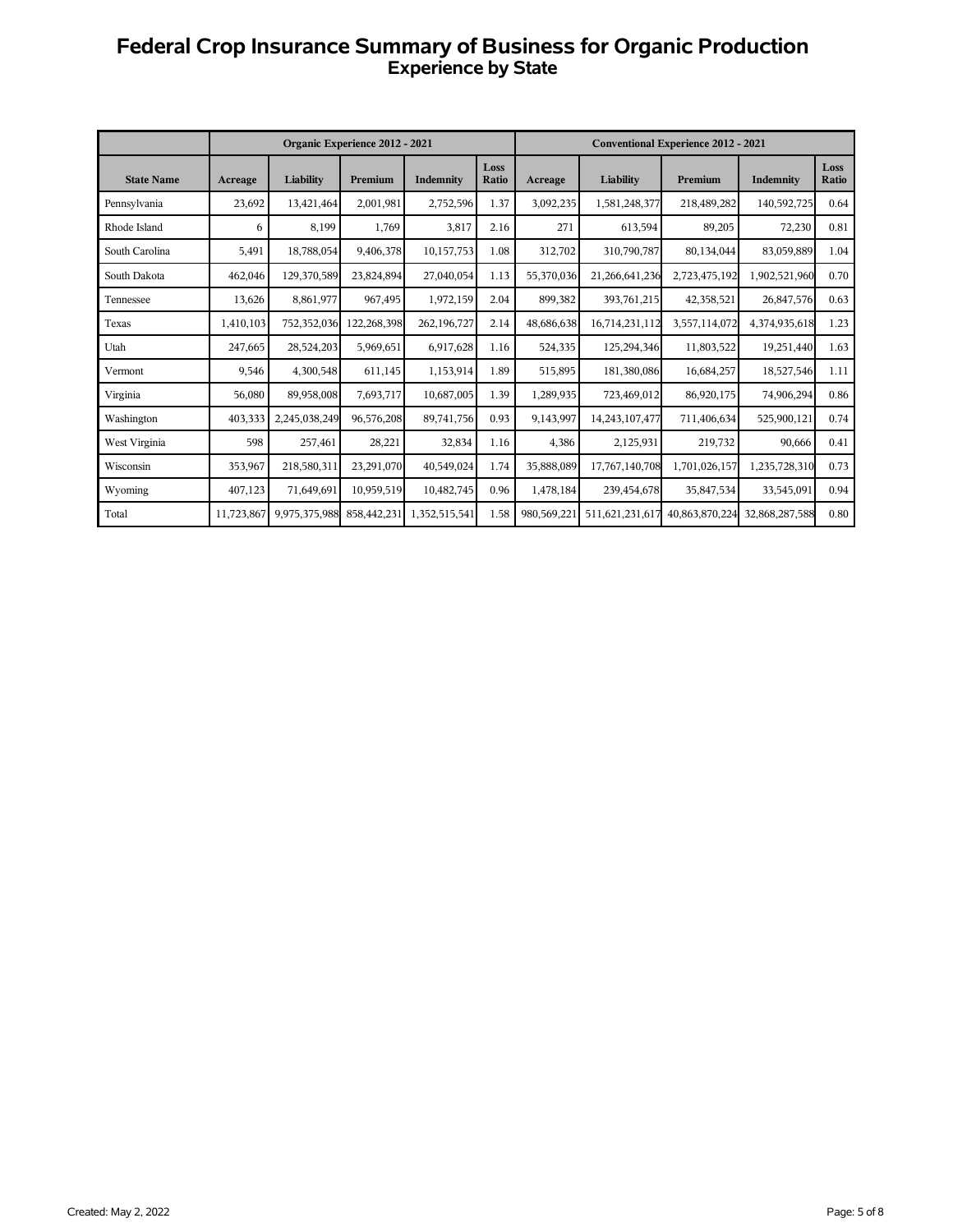# **Federal Crop Insurance Summary of Business for Organic Production Experience by Commodity**

|                      |              |               | Organic Experience 2012 - 2021 |              |               |                |                 | <b>Conventional Experience 2012 - 2021</b> |                  |               |
|----------------------|--------------|---------------|--------------------------------|--------------|---------------|----------------|-----------------|--------------------------------------------|------------------|---------------|
| <b>Crop Name</b>     | Acreage      | Liability     | Premium                        | Indemnity    | Loss<br>Ratio | Acreage        | Liability       | Premium                                    | Indemnity        | Loss<br>Ratio |
| Alfalfa Seed         | 615          | 1,004,489     | 70,297                         | 352,664      | 5.02          | 35,026         | 48,864,341      | 2,351,192                                  | 15,927,610       | 6.77          |
| Almonds              | 84,841       | 265,922,695   | 14,592,332                     | 5,964,170    | 0.41          | 6,953,980      | 20,612,925,930  | 686,254,664                                | 293,967,922      | 0.43          |
| <b>Apple Trees</b>   | $\mathbf{0}$ | 11,992,024    | 53,574                         | $\mathbf{0}$ | 0.00          | $\overline{0}$ | 82,054,964      | 263,622                                    | $\Omega$         | 0.00          |
| Apples               | 178,663      | 1,641,796,228 | 71,400,341                     | 59,030,114   | 0.83          | 1,482,158      | 8,231,372,041   | 480,775,435                                | 329,615,145      | 0.69          |
| Apricots             | 4,304        | 15,013,379    | 1,786,327                      | 2,030,533    | 1.14          | 36,763         | 109,173,797     | 14,503,324                                 | 13,619,847       | 0.94          |
| Avocado Fruit/Tree   | 18,534       | 49,080,075    | 3,743,231                      | 6,179,867    | 1.65          | 293,107        | 887,154,712     | 63,353,736                                 | 72,421,929       | 1.14          |
| <b>Barley</b>        | 326,306      | 79,853,354    | 10,699,788                     | 16,005,605   | 1.50          | 5,790,277      | 1,189,747,548   | 142,126,015                                | 108,368,085      | 0.76          |
| <b>Blueberries</b>   | 49,369       | 482,667,134   | 28,344,548                     | 49,244,773   | 1.74          | 328,752        | 1,195,746,032   | 96,901,448                                 | 114,287,514      | 1.18          |
| <b>Buckwheat</b>     | 47,875       | 7,195,212     | 2,082,034                      | 1,678,123    | 0.81          | 11,496         | 1,543,186       | 338,467                                    | 279,898          | 0.83          |
| Cabbage              | 2,035        | 4,420,340     | 215,251                        | 453,255      | 2.11          | 21,977         | 37,964,015      | 2,319,859                                  | 2,261,926        | 0.98          |
| Caneberries          | 1,944        | 17,497,000    | 622,030                        | $\mathbf{0}$ | 0.00          | 3,774          | 37,601,774      | 627,694                                    | $\theta$         | 0.00          |
| Canola               | 33,022       | 7,197,266     | 1,396,713                      | 2,726,852    | 1.95          | 3,113,810      | 779,488,274     | 128,315,351                                | 110,129,599      | 0.86          |
| Cherries             | 21,490       | 178,693,395   | 16,550,158                     | 19,850,289   | 1.20          | 556,593        | 3,656,377,703   | 411,104,095                                | 408,830,165      | 0.99          |
| Chile Peppers        | 111          | 112,291       | 10,847                         | $\mathbf{0}$ | 0.00          | 387            | 143,005         | 7,824                                      | $\Omega$         | 0.00          |
| Citrus Fruit/Tree    | 63,697       | 238,415,379   | 16,179,951                     | 12,252,735   | 0.76          | 2,647,041      | 11,601,413,398  | 555,908,105                                | 317,913,941      | 0.57          |
| Corn                 | 2,623,587    | 2,018,911,394 | 178,795,345                    | 352,446,946  | 1.97          | 416,696,964    | 245,720,119,115 | 18,815,885,989                             | 16,319,877,636   | 0.87          |
| Cotton               | 397,606      | 187,963,571   | 50,239,974                     | 95,813,116   | 1.91          | 31,498,836     | 10,301,569,523  | 2,787,194,919                              | 3,301,751,649    | 1.18          |
| Cranberries          | 4,134        | 22,797,656    | 1,746,170                      | 5,638,705    | 3.23          | 159,485        | 513,470,082     | 13,748,261                                 | 12,325,337       | 0.90          |
| Cucumbers            | 298          | 324,653       | 21,950                         | 30,877       | 1.41          | 3,773          | 2,298,387       | 125,484                                    | 102,526          | 0.82          |
| Cultivated Wild Rice | 12,467       | 11,028,431    | 1,507,647                      | 3,341,542    | 2.22          | 59,566         | 42,588,784      | 2,150,466                                  | 1,858,055        | 0.86          |
| Dry Beans            | 243,284      | 144,325,341   | 19,117,660                     | 28,649,397   | 1.50          | 3,518,060      | 1,569,544,134   | 199,020,282                                | 154,696,726      | 0.78          |
| Dry Peas             | 231,089      | 34,750,756    | 9,313,447                      | 14,921,417   | 1.60          | 5,866,512      | 887, 873, 156   | 179,360,455                                | 193,044,127      | 1.08          |
| Figs                 | 8,876        | 17,567,461    | 572,158                        | 243,631      | 0.43          | 31,721         | 52,541,577      | 1,622,009                                  | 1,221,975        | 0.75          |
| Flax                 | 117,672      | 23,121,105    | 7,009,741                      | 11,441,279   | 1.63          | 987,484        | 133,859,804     | 20,376,475                                 | 25,979,904       | 1.27          |
| Forage Production    | 127,215      | 34,221,080    | 2,455,852                      | 2,061,967    | 0.84          | 3,438,781      | 666,985,487     | 68,306,125                                 | 50,899,820       | 0.75          |
| Forage Seeding       | 36,225       | 6,422,966     | 800,442                        | 1,857,429    | 2.32          | 456,791        | 82,011,124      | 10,116,960                                 | 16,978,315       | 1.68          |
| Grain Sorghum        | 92,978       | 19,528,275    | 5,668,088                      | 10,067,021   | 1.78          | 4,121,657      | 815,998,894     | 181,714,090                                | 129,083,860      | 0.71          |
| Grapes               | 127,281      | 407,110,047   | 14,739,707                     | 27,130,353   | 1.84          | 4,336,360      | 12,186,191,022  | 397, 391, 765                              | 543,219,393      | 1.37          |
| Green Peas           | 91,115       | 87,606,751    | 9,629,850                      | 17,968,890   | 1.87          | 524,126        | 226,276,839     | 24,849,083                                 | 32,119,191       | 1.29          |
| Hemp                 | 6,002        | 3,446,426     | 429,046                        | 928,047      | 2.16          | 4,902          | 1,926,628       | 150,646                                    | 134,997          | 0.90          |
| Hybrid Corn Seed     | 21,175       | 24,202,641    | 1,722,943                      | 2,613,453    | 1.52          | 365,295        | 377,798,928     | 23,619,336                                 | 15,945,301       | 0.68          |
| Hybrid Sorghum Seed  | 1,872        | 1,191,729     | 171,329                        | 370,669      | 2.16          | 31,615         | 11,809,347      | 1,510,015                                  | 462,821          | 0.31          |
| Macadamia Nut/Tree   | 2,575        | 18,787,651    | 203,854                        | 767,075      | 3.76          | 67,328         | 382,265,550     | 2,985,750                                  | 3,622,144        | 1.21          |
| Millet               | 103,358      | 7,996,926     | 2,698,172                      | 1,878,366    | 0.70          | 1,739,685      | 161,451,322     | 35,061,966                                 | 32,269,696       | 0.92          |
| Mint                 | 26           | 20,774        | 1,681                          | $\bf{0}$     | 0.00          | 254            | 177,572         | 1,391                                      | $\boldsymbol{0}$ | 0.00          |

**(continued)**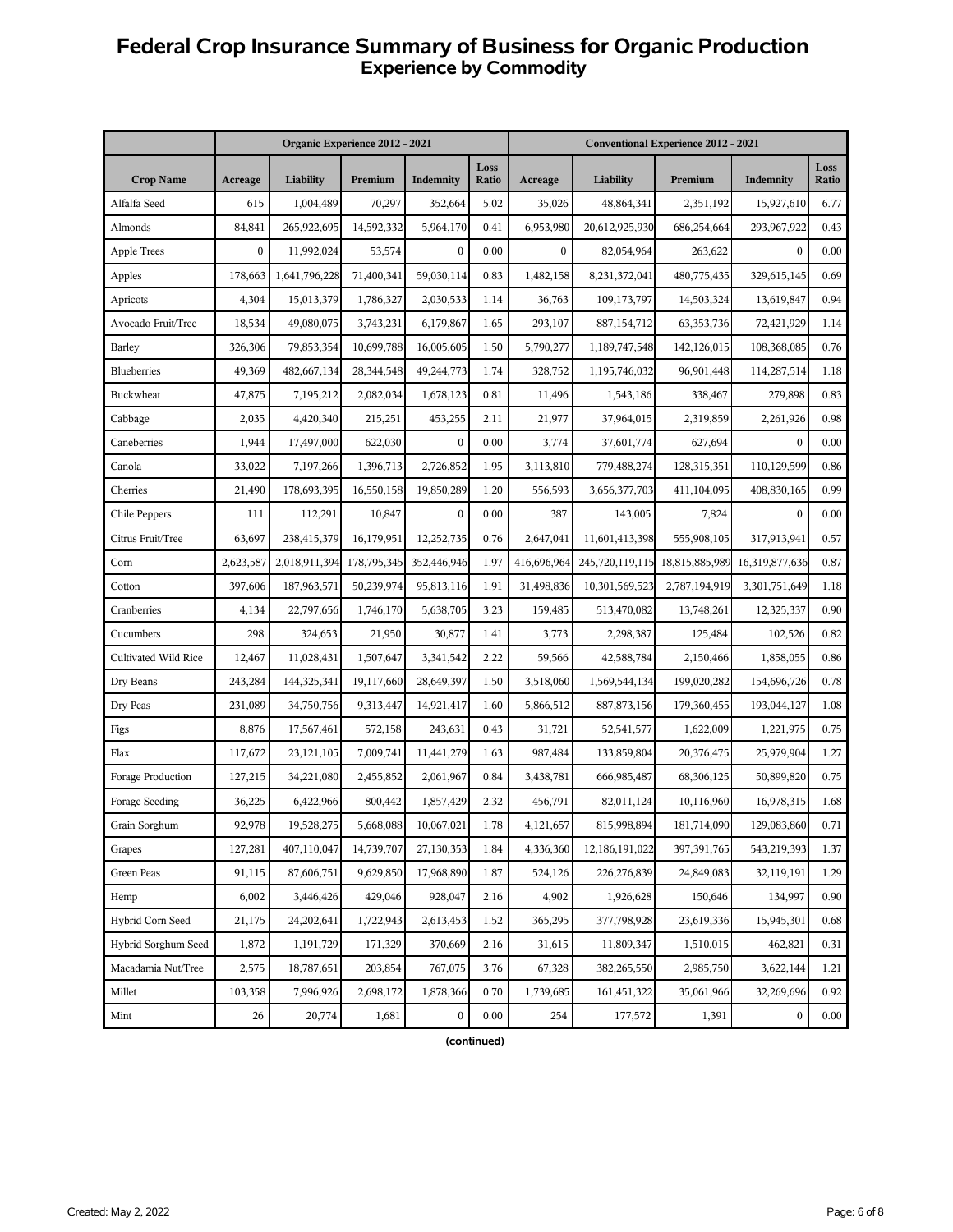# **Federal Crop Insurance Summary of Business for Organic Production Experience by Commodity**

|                               | Organic Experience 2012 - 2021 |             |            |                  |                      | <b>Conventional Experience 2012 - 2021</b> |                                                         |                  |              |               |
|-------------------------------|--------------------------------|-------------|------------|------------------|----------------------|--------------------------------------------|---------------------------------------------------------|------------------|--------------|---------------|
| <b>Crop Name</b>              | Acreage                        | Liability   | Premium    | Indemnity        | Loss<br><b>Ratio</b> | Acreage                                    | Liability                                               | Premium          | Indemnity    | Loss<br>Ratio |
| Mustard                       | 3,172                          | 679,544     | 196,198    | 500,492          | 2.55                 | 44,740                                     | 5,350,821                                               | 1,456,916        | 1,492,868    | 1.02          |
| Nectarines                    | 9,077                          | 41,959,399  | 2,586,661  | 873,125          | 0.34                 | 135,656                                    | 469,823,438                                             | 29,200,619       | 14, 142, 777 | 0.48          |
| Oats                          | 244,402                        | 43,245,589  | 8,285,188  | 8,242,032        | 0.99                 | 1,178,047                                  | 134,217,586                                             | 21,537,315       | 20,715,384   | 0.96          |
| Olives                        | 11,361                         | 9,552,479   | 865,881    | 867,549          | 1.00                 | 119,000                                    | 178,133,559                                             | 19,297,229       | 22,183,049   | 1.15          |
| Onions                        | 27,845                         | 98,086,333  | 5,323,520  | 3,940,705        | 0.74                 | 437,311                                    | 941,708,405                                             | 169,414,377      | 153,557,976  | 0.91          |
| Pasture, Rangeland,<br>Forage | 45,311                         | 15,062,031  | 2,251,331  | 1,649,896        | 0.73                 | 3,484,933                                  | 230,856,949                                             | 39,762,661       | 38,348,681   | 0.96          |
| Peaches                       | 19,902                         | 103,072,181 | 13,430,937 | 12,258,912       | 0.91                 | 272,216                                    | 945,641,655                                             | 85,634,494       | 63,289,949   | 0.74          |
| Peanuts                       | 183,241                        | 127,666,577 | 13,605,849 | 29,343,044       | 2.16                 | 1,228,814                                  | 779,510,851                                             | 73,082,970       | 128,965,266  | 1.76          |
| Pears                         | 25,271                         | 183,209,385 | 4,467,996  | 9,536,539        | 2.13                 | 289,713                                    | 1,315,098,498                                           | 28,369,314       | 38,565,390   | 1.36          |
| Pecan Nut/Tree                | 19,510                         | 25,816,821  | 486.038    | 29,709           | 0.06                 | 186,752                                    | 443,078,064                                             | 9,533,630        | 23,051,392   | 2.42          |
| Peppers                       | 864                            | 3,450,607   | 623,908    | 1,208,679        | 1.94                 | 13,605                                     | 50,122,206                                              | 6,878,024        | 7,724,657    | 1.12          |
| Pima Cotton                   | 21,742                         | 17,171,838  | 2,837,392  | 5,718,051        | 2.02                 | 352,089                                    | 264,779,084                                             | 16,949,504       | 25,022,665   | 1.48          |
| Pistachios                    | 10,074                         | 26,693,440  | 1,559,327  | 2,875,401        | 1.84                 | 410,009                                    | 1,397,016,551                                           | 88,248,758       | 51,136,615   | 0.58          |
| Plums                         | 5,399                          | 24,012,950  | 2,664,055  | 2,238,121        | 0.84                 | 117,506                                    | 328,263,204                                             | 32,426,847       | 15,498,795   | 0.48          |
| Popcorn                       | 48,959                         | 38,340,885  | 3,237,973  | 5,512,532        | 1.70                 | 210,951                                    | 141,335,216                                             | 8,015,043        | 6,257,402    | 0.78          |
| Potatoes                      | 121,089                        | 330,457,545 | 34,836,645 | 55,915,143       | 1.61                 | 2,555,656                                  | 3,989,257,456                                           | 287,199,462      | 229,440,994  | 0.80          |
| Processing Beans              | 20,830                         | 12,793,513  | 1,233,620  | 2,447,617        | 1.98                 | 196,620                                    | 109,309,240                                             | 9,131,161        | 8,348,030    | 0.91          |
| Prunes                        | 12,021                         | 22,638,562  | 4,587,729  | 2,158,112        | 0.47                 | 326,598                                    | 671,081,340                                             | 157,291,315      | 127,937,854  | 0.81          |
| Pumpkins                      | 3,537                          | 4,979,416   | 400,595    | 118,141          | 0.29                 | 25,832                                     | 18,348,113                                              | 1,457,296        | 3,225,317    | 2.21          |
| Raisins                       | $\bf{0}$                       | 85,001,193  | 3,119,446  | 312,048          | 0.10                 | $\boldsymbol{0}$                           | 1,707,313,921                                           | 74,984,573       | 9,681,453    | 0.13          |
| Rice                          | 451,494                        | 313,356,561 | 24,725,247 | 85,932,888       | 3.48                 | 7,162,654                                  | 5,453,664,713                                           | 247,450,257      | 555,436,003  | 2.24          |
| Rye                           | 17,849                         | 2,345,745   | 558,860    | 479,278          | 0.86                 | 68,575                                     | 8,165,510                                               | 1,667,215        | 1,962,835    | 1.18          |
| Safflower                     | 19,274                         | 1,554,915   | 422,198    | 326,092          | 0.77                 | 115,228                                    | 12,041,603                                              | 2,111,286        | 1,367,063    | 0.65          |
| Sesame                        | 1,373                          | 289,648     | 107,434    | 234,569          | 2.18                 | $\boldsymbol{0}$                           | $\mathbf{0}$                                            | $\boldsymbol{0}$ | $\mathbf{0}$ | $\mathbf{0}$  |
| Silage Sorghum                | 17,776                         | 6,634,543   | 964,765    | 1,763,034        | 1.83                 | 184,317                                    | 52,866,402                                              | 5,962,738        | 4,856,561    | 0.81          |
| Soybeans                      | 1,420,449                      | 682,501,592 | 67,539,758 | 112,611,216      | 1.67                 |                                            | 322,858,652 129,493,859,524 9,597,453,988 4,711,564,289 |                  |              | 0.49          |
| Strawberries                  | 601                            | 6,317,829   | 327,004    | $\boldsymbol{0}$ | 0.00                 | 8,120                                      | 58,807,415                                              | 2,721,148        | 579,747      | 0.21          |
| <b>Sugar Beets</b>            | 2,825                          | 1,963,351   | 64,778     | 8,912            | 0.14                 | 787,817                                    | 662,618,976                                             | 24,160,010       | 13,266,122   | 0.55          |
| Sugarcane                     | 2,365                          | 792,231     | 19,076     | 4,914            | 0.26                 | 641,266                                    | 275,377,037                                             | 5,889,172        | 827,288      | 0.14          |
| Sunflowers                    | 112,005                        | 26,037,188  | 5,778,550  | 5,652,392        | 0.98                 | 1,277,456                                  | 290, 427, 481                                           | 50,995,914       | 33,293,457   | 0.65          |
| Sweet Corn                    | 90,777                         | 89,007,789  | 5,367,626  | 7,463,408        | 1.39                 | 968,746                                    | 510,261,017                                             | 24,087,117       | 22,735,337   | 0.94          |
| <b>Table Grapes</b>           | 48,823                         | 205,002,820 | 4,665,770  | 4,396,605        | 0.94                 | 715,550                                    | 2,912,826,342                                           | 100,965,685      | 103,341,770  | 1.02          |
| Tangors                       | 23                             | 43,708      | 2,102      | $\boldsymbol{0}$ | 0.00                 | 3,352                                      | 6,488,815                                               | 444,978          | $\bf{0}$     | 0.00          |
| Tobacco                       | 62,038                         | 301,063,099 | 28,104,202 | 59,771,228       | 2.13                 | 1,131,293                                  | 3,527,795,605                                           | 305,897,200      | 587,982,515  | 1.92          |
| Tomatoes                      | 100,544                        | 287,099,760 | 8,111,142  | 12,946,561       | 1.60                 | 1,834,936                                  | 4,047,389,367                                           | 86,039,638       | 70,425,937   | 0.82          |

**(continued)**